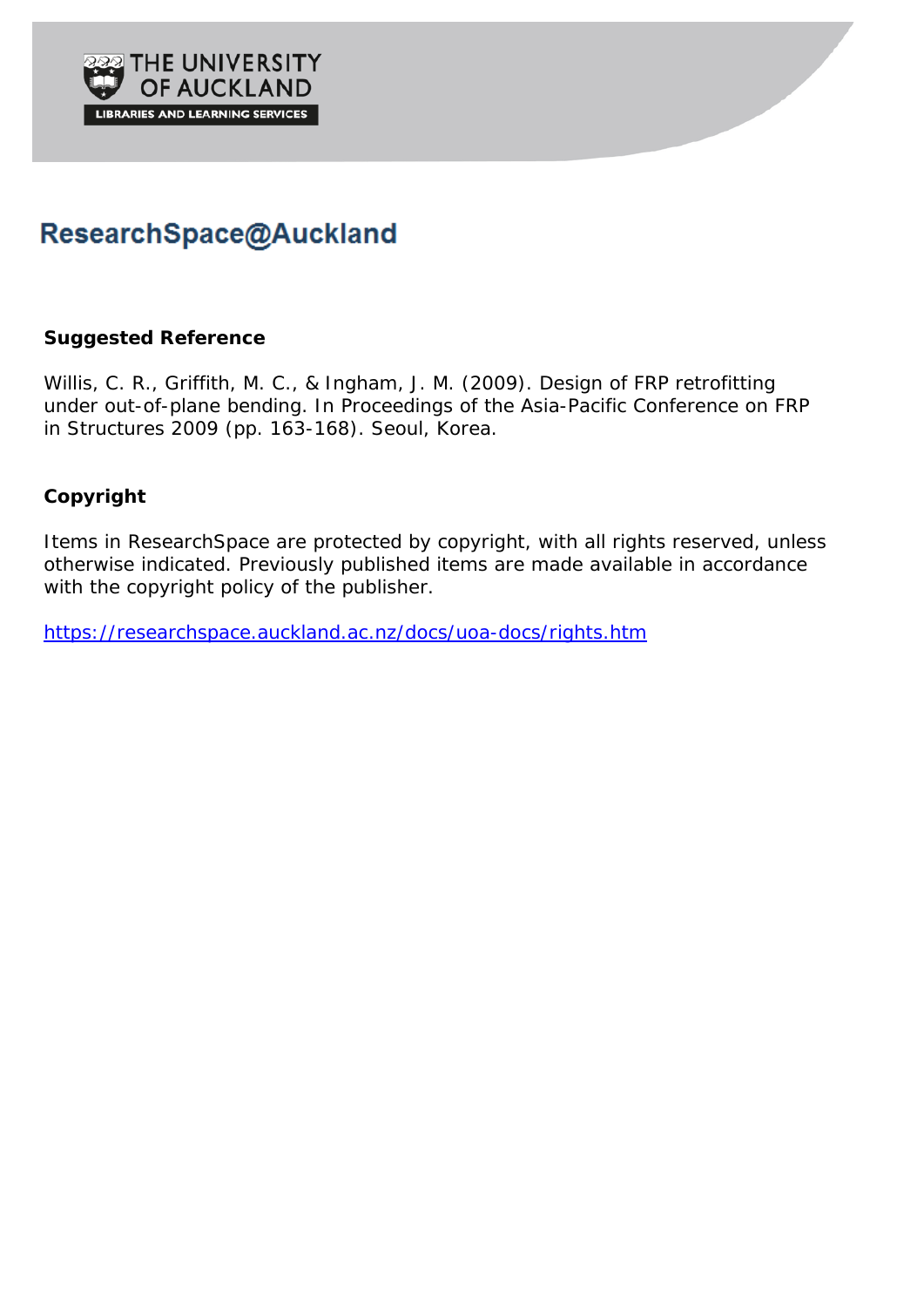### **DESIGN OF FRP RETROFITTED MASONRY UNDER OUT-OF-PLANE BENDING**

C.R. Willis<sup>1</sup>, M.C. Griffith<sup>1</sup> and J.M. Ingham<sup>2</sup>  $1$  School of Civil, Environmental and Mining Engineering, The University of Adelaide, Australia. Email: cwillis@civeng.adelaide.edu.au <sup>2</sup> Department of Civil and Environmental Engineering, The University of Auckland, New Zealand.

#### **ABSTRACT**

The severity of damage possible in unreinforced brick masonry (hereafter termed 'masonry') construction subjected to high levels of out-of-plane loading has been well demonstrated in recent times. Due to the large global building stock of masonry structures, it is essential that efficient methods for retrofit of masonry structures be developed. The use of efficient fibre-reinforced polymer (FRP) strips has been shown to improve the loadcarrying and displacement capacities of masonry sections subjected to out-of-plane loading. This paper presents principles for design of masonry elements strengthened with vertically oriented FRP strips and subjected to outof-plane bending. Design considerations are given, along with recommendations based on experimental observations. Design variables discussed include retrofitting technique (i.e. externally bonded or near-surface mounted), FRP material (i.e. carbon or glass) and FRP placement (i.e. relative to mortar joints). A design methodology for masonry retrofitted with vertical FRP strips with intermediate crack (IC) debonding as the failure mode is also presented.

#### **KEYWORDS**

FRP, masonry, out-of-plane bending, strengthening, design.

#### **INTRODUCTION**

#### **Background**

Inadequate out-of-plane bending strength of walls near the tops of buildings has been identified as of one of the governing weak links in the seismic load path for unreinforced brick masonry (hereafter termed 'masonry') buildings (e.g. Klopp and Griffith 1998). For this failure mode, the top storeys are generally critical due to the combination of increased earthquake induced accelerations (and therefore out-of-plane loading) with building height and reduced vertical compressive stress (e.g. Priestley 1985). This has been demonstrated in the analysis of structural damage after significant earthquake events, e.g. Whittier Narrows, California earthquake in 1987 (e.g. Deppe 1988; Moore *et al.* 1988). Recent catastrophic earthquake events in Italy (Pescaro, April 2009) and China (Sichuan, May 2008) have further demonstrated the severity of damage possible in masonry construction and again highlighted the need for retrofit of masonry structures. Efficient fibre-reinforced polymer (FRP) retrofitting technologies were initiated with reinforced concrete (RC) structures and have been adopted for use with masonry construction. Research (e.g. Oehlers and Seracino 2004) indicates that intermediate crack (IC) debonding is the most ductile, and therefore preferred, failure mechanism for FRP strengthened flexural members.

The application of externally bonded (EB) and near-surface mounted (NSM) FRP reinforcement to the tension face of masonry sections under flexure has been shown to effectively increase the maximum strength and displacement capacity. This paper discusses key design considerations for FRP retrofitted modern clay brick masonry based on experimental observations (i.e. FRP retrofitting technique, material and placement). A design methodology for masonry retrofitted with vertical FRP strips with IC debonding as the design failure mode is presented. The methodology uses the generic IC debonding model developed by Seracino *et al.* (2007) for RC and subsequently modified for use with masonry by Yang (2006).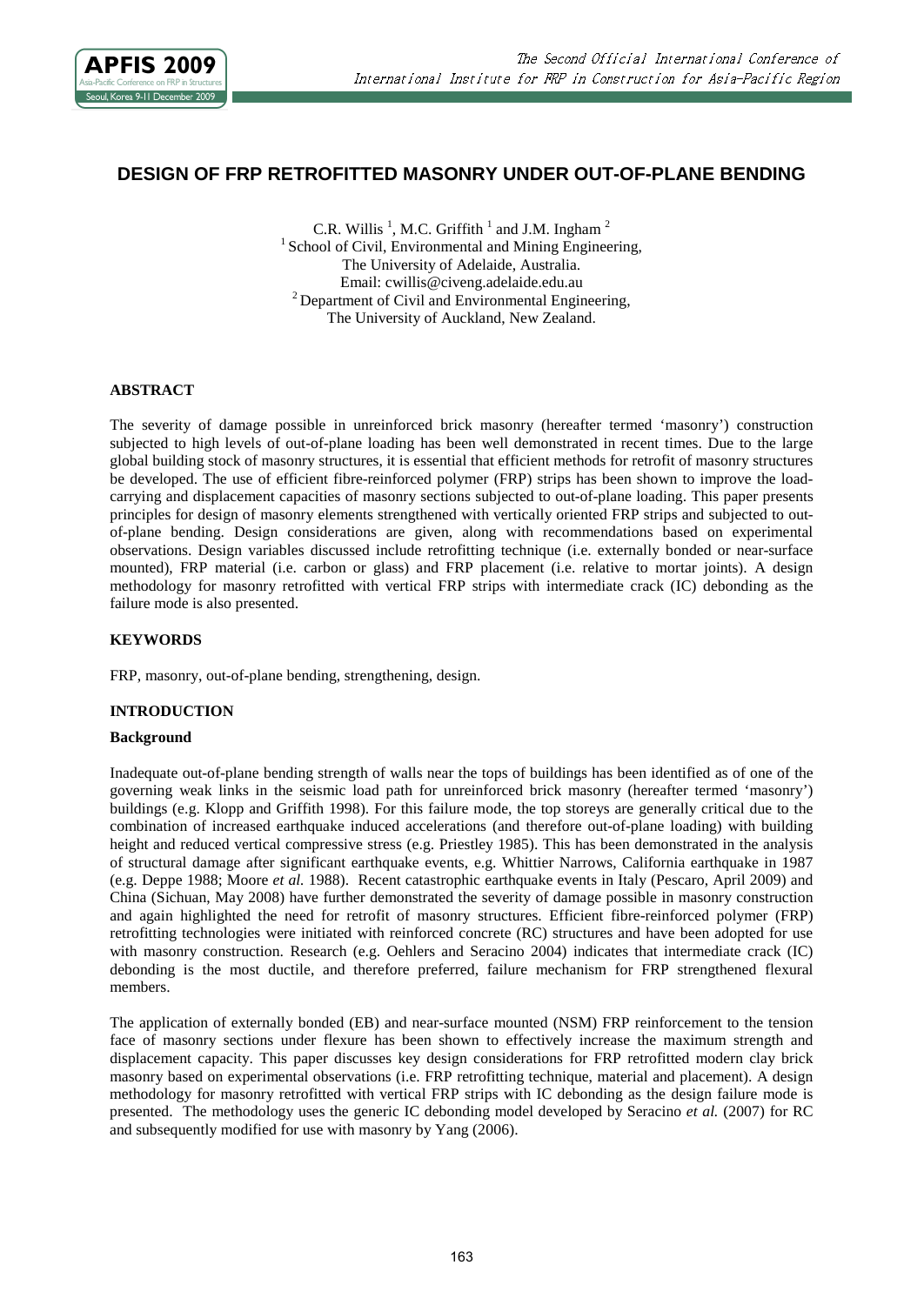#### **MASONRY RETROFITTED WITH VERTICAL FRP STRIPS**

#### **Vertical Bending Moment Capacity**

Consider a masonry wall supported along all four edges. If the wall length is sufficient compared to its height then, under out-of-plane bending, the central strip of the wall is predominantly under vertical bending and first cracking will occur along a horizontal bed joint at wall mid-height [\(Figure 1\)](#page-2-0). The Australian Masonry Code, AS 3700 (Standards Australia 2001), uses the virtual work method for the design and analysis of masonry walls under out-of-plane loading and subject to two-way bending. The method assumes that this initial horizontal crack occurs at such a low level of applied loading that the vertical bending moment capacity,  $M_{\rm cv}$ , does not contribute significantly to the flexural resistance of the wall when it reaches its maximum strength. This has provided the impetus for the application of vertical FRP strips to strengthen such walls, which has been shown to improve the vertical bending capacity and thus the maximum wall capacity (e.g. Willis *et al.* 2009).



Figure 1. Wall supported along all four edges (Griffith *et al.* 2005)

<span id="page-2-0"></span>The remainder of this paper discusses the use of vertically oriented FRP strips to strengthen masonry walls under out-of-plane bending. It is recognised that the use of horizontal FRP strips is most effective in the resistance of in-plane shear forces. Walls where this failure mode is critical are typically at the ground level in multi-storey buildings, which is the opposite of out-of-plane bending where top storey walls are generally critical. Discussion of this retrofitting arrangement is beyond the scope of this paper.

#### **Prediction of IC Debonding Resistance**

The axial force in the FRP strip required to cause the onset of IC debonding,  $P_{\text{IC}}$ , is given by Equation (1) developed by Seracino *et al.* (2007). This IC debonding force,  $P_{\text{IC}}$ , is a function of the area under the shear stress, τ, versus local slip curve, δ, i.e. the fracture energy,  $G_f$ . This curve [\(Figure 2\(](#page-3-0)a)) is commonly referred to as the bond-slip relationship and may be determined experimentally using the monotonic pull test [\(Figure 2\(](#page-3-0)b)). In Equation (1),  $\tau_f$  and  $\delta_f$  are defined in [Figure 2\(](#page-3-0)a),  $L_{per}$  is the failure perimeter (units of mm) and  $(EA)_{\text{p}}$  is the flexural rigidity of the FRP strip.

To remove reliance on bond-slip data, Seracino *et al.* (2007) used regression to express Equation (1) in terms of readily available material parameters, namely the compressive strength of the concrete, *f*c. Modification of the model for use with masonry by Yang (2006) replaced  $f_c$  with the lateral modulus of rupture,  $f_{ut}$ , of a brick unit using a material transformation based on theory by MacGregor (1988). The resulting generic model for use with masonry is given by Equation (2) and its accuracy has been verified against 29 pull tests (Yang 2006) (where *b* and *t* are the width of thickness of the FRP strip, respectively).

$$
P_{\rm IC} = \sqrt{\tau_{\rm f} \delta_{\rm f}} \sqrt{L_{\rm per} (EA)_{\rm p}} = \sqrt{2G_{\rm f}} \sqrt{L_{\rm per} (EA)_{\rm p}}
$$
(1)

$$
P_{\rm IC} = 0.988 \varphi_{\rm f}^{0.263} \left( \frac{f_{\rm ut}}{0.53} \right)^{0.6} \sqrt{L_{\rm per} (EA)_{\rm p}} = 1.45 \varphi_{\rm f}^{0.263} f_{\rm ut}^{0.6} \sqrt{L_{\rm per} (EA)_{\rm p}} \tag{2}
$$

where  $L_{\text{per}} = 4 + b$  for EB;  $L_{\text{per}} = 4 + 2b + t$  for NSM and  $\varphi_f = \frac{1}{2+b}$  for EB;  $\varphi_f = \frac{1+b}{2+t}$  for NSM  $f_f = 2 + b$  <sup>tot</sup> *t*  $\theta$ ,  $\theta$ <sub>f</sub>  $\theta$   $\theta$   $\theta$  + t *b*  $\varphi_f = \frac{1}{2+b}$  for EB;  $\varphi_f = \frac{1+}{2+b}$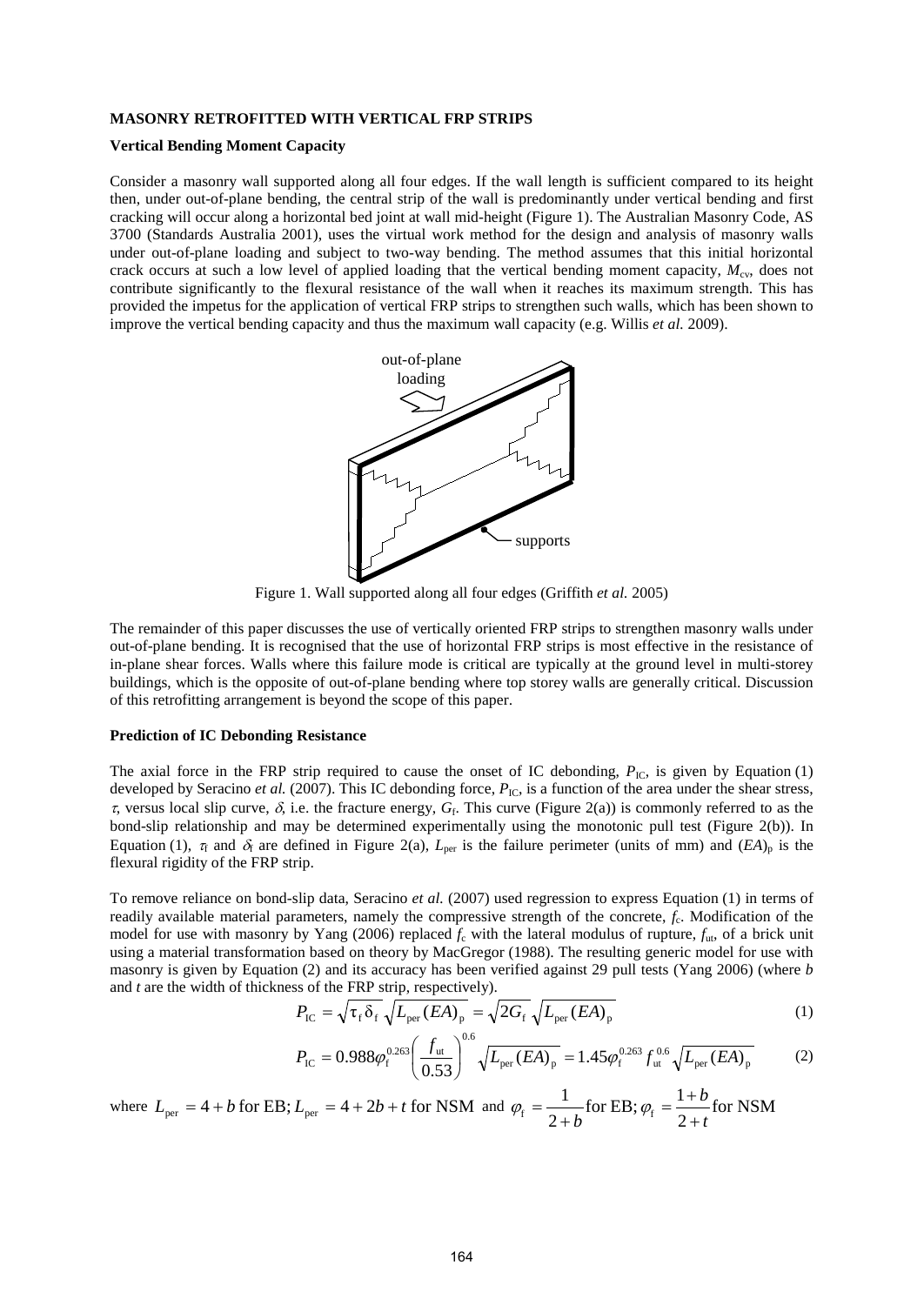

Figure 2. Bond-slip relationship and pull test (Yang *et al.* 2006)

b t

<span id="page-3-0"></span>[Table 1](#page-3-1) indicates the key parameters needed for design of vertical reinforcement of masonry walls in bending for the most commonly used FRP materials, i.e. carbon (CFRP) and glass (GFRP). In terms of FRP material and retrofitting technique, NSM CFRP strips are more efficient than the EB retrofitting technique for masonry due to the increased fracture energy,  $G_f$ , indicated in Figure 1(a).

<span id="page-3-1"></span>Table 1. Typical values for design parameters for FRP retrofitted masonry (all units of  $N/mm^2$ )

| Parameter                                                     | Carbon FRP          | <b>Glass FRP</b> |
|---------------------------------------------------------------|---------------------|------------------|
| Modulus of elasticity of FRP, $E_p$                           | $165 \times 10^{3}$ | $70 \times 10^3$ |
| Tensile strength of FRP, $f_{\text{un}}$                      | 2700                | 3400             |
| Lateral modulus of rupture of the brick unit, $f_{\text{ut}}$ | 3.5                 |                  |
| Modulus of elasticity of masonry, $E_m$                       | 3500                |                  |

#### **Design for Vertical Bending**

The design process for a masonry wall strengthened with vertical FRP strips is based on the aim that the preferred wall behaviour will be governed by IC debonding of the FRP strip rather than any of the other more brittle failure modes. These include FRP rupture, horizontal bending failure of masonry between vertical FRP strips, or masonry crushing. The methodology presented is generic for either FRP material (CFRP or GFRP) therefore final selection is up to the discretion of the design engineer. The critical design parameters for the FRP retrofitting scheme include: (i) material (i.e. the modulus of elasticity of the FRP, *E*p); (ii) cross-sectional dimensions (i.e. the width, *b*, and thickness, *t*, giving a cross-sectional area, *A*p); and, (iii) horizontal spacing between vertical FRP strips (i.e. wall design strip width, *s*). The FRP cross-section and the spacing between strips determine the reinforcement ratio.

The usual flexural theory design assumptions for the cross-sectional analysis of an FRP reinforced section (as illustrated in [Figure 3\)](#page-4-0) are:

- (1) plane section remains plane after bending;
- (2) full composite action exists between the FRP strip and the masonry interface (i.e. no slips or opening-up at the interface); and,
- (3) the tensile resistance of the masonry is neglected (i.e. the FRP does not contribute to strength until the masonry has fully cracked).

The design process for earthquake (or wind) loading depends on the horizontal acceleration (or wind pressure) that the wall is subject to in the out-of-plane direction. For a given load demand,  $w_d$ , the required flexural strength (i.e. vertical moment demand,  $M<sub>d</sub>$ ) for a wall spanning vertically between simple supports at its top and bottom edges is given by

$$
M_{\rm d} = \frac{w_{\rm d} \cdot h^2}{8} \tag{3}
$$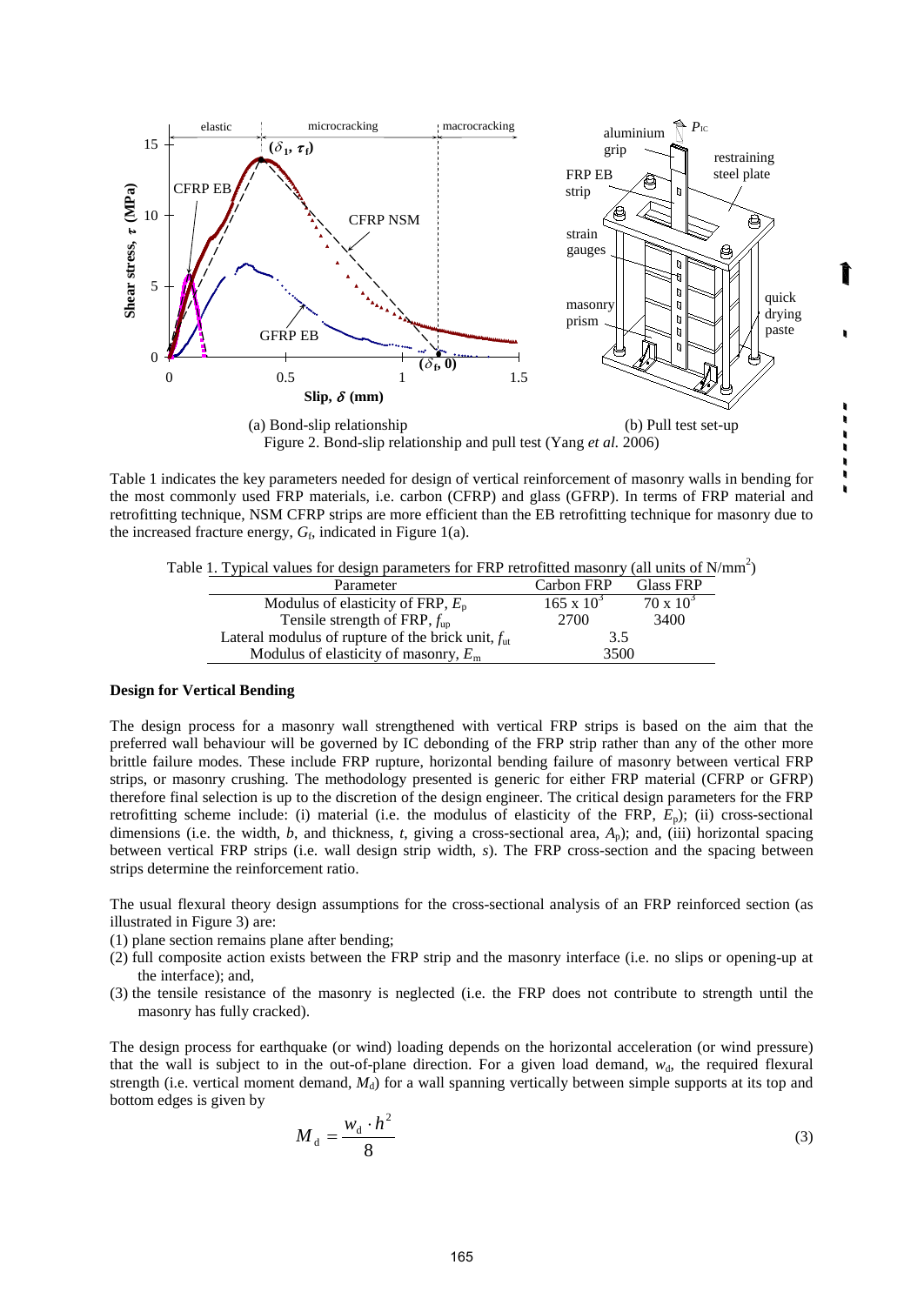which can be written in terms of the design inertial acceleration (demand),  $a<sub>d</sub>$ , as

$$
M_{\rm d} = \frac{a_{\rm d} \cdot t_{\rm m} \cdot s \cdot \gamma \cdot h^2}{8} \tag{4}
$$

where

- $a_d$  = demand acceleration in terms of the acceleration due to gravity, *g*; (that is, units of '*g*', i.e. acceleration normalised by the acceleration of gravity)
- $h =$  clear span of the masonry wall in the vertical direction (i.e. height of the masonry wall);
- *s* = horizontal spacing between the vertical FRP strips;
- $t_{\rm m}$  = thickness of the masonry wall; and,
- $\gamma$  = specific weight of the masonry.



<span id="page-4-0"></span>Step 1: Select the horizontal spacing, *s*, of the vertical FRP reinforcement so that the strengthened masonry wall does not fail in horizontal bending between the strips due to the inertial load caused by  $a_d$ . To do this, calculate the horizontal bending capacity of the masonry wall,  $M_{ch}$ , (e.g. using AS 3700 to determine  $M_{ch}$  for a unit length of wall in the vertical direction in units of kNm/m) and then choose a strip spacing, *s*, such that

$$
\frac{8M_{\text{ch}}}{s^2} > W_{\text{d}} = a_{\text{d}} \cdot t_{\text{m}} \cdot \gamma \tag{5}
$$

In effect, rearrange Equation (5) and calculate '*s'* such that the following is satisfied

$$
s^2 < \frac{8M_{\text{ch}}}{a_{\text{d}} \cdot t_{\text{m}} \cdot \gamma} \tag{6}
$$

Step 2: Assume a cross-section for the FRP (i.e. choose *b* and *t*) and then calculate its IC debonding capacity,  $P_{\text{IC}}$ , given by Equation (2). Check that  $P_{\text{IC}}$  is less than the tensile rupture capacity of the FRP strip,  $P_{\text{rupture}}$  (=  $f_{\text{up}}$ ) *A*p). If not, adjust the FRP cross-section, usually by increasing the thickness, *t*, and start over at Step 2.

Step 3: Solve for the neutral axis location, *c*, using Equation (7) to satisfy axial force equilibrium (where  $C_m$  is the masonry compressive force,  $T_p$  is the FRP tensile force and  $\varepsilon_m$  is the masonry strain) and Equation (8) corresponding to plane sections remaining plane (where  $\varepsilon_{db}$  is the FRP debonding strain).

$$
P_{\rm IC} = T_{\rm p} = C_{\rm m} \quad \text{gives} \quad c = \frac{P_{\rm IC}}{\frac{1}{2} \cdot \varepsilon_{\rm m} \cdot E_{\rm m} \cdot s} \tag{7}
$$

$$
\varepsilon_{\rm m} = \frac{c}{\left(z - \frac{2}{3}c\right)} \varepsilon_{\rm db} \tag{8}
$$

where the lever arm,  $z = t_m + \frac{t}{2} - \frac{c}{3}$  for EB;  $z = t_m - \frac{b}{2} - \frac{c}{3}$  for NSM

For simplicity, it is assumed that for the EB case,  $t<sub>m</sub>$  is negligible compared to  $t$ , and for the NSM case the level of embedment is also small compared to *t*. Therefore the neutral axis location, *c*, may be approximated by substituting Equation (8) into (7) to give:

$$
c = \frac{-\alpha + \sqrt{\alpha^2 + 4 \cdot \alpha \cdot t_{\text{m}}}}{2} \qquad \text{(use } z \cong t_{\text{m}} - \frac{c}{3} \text{ to give } \varepsilon_{\text{m}} = \frac{c}{t_{\text{m}} - c} \varepsilon_{\text{db}} \qquad (9)
$$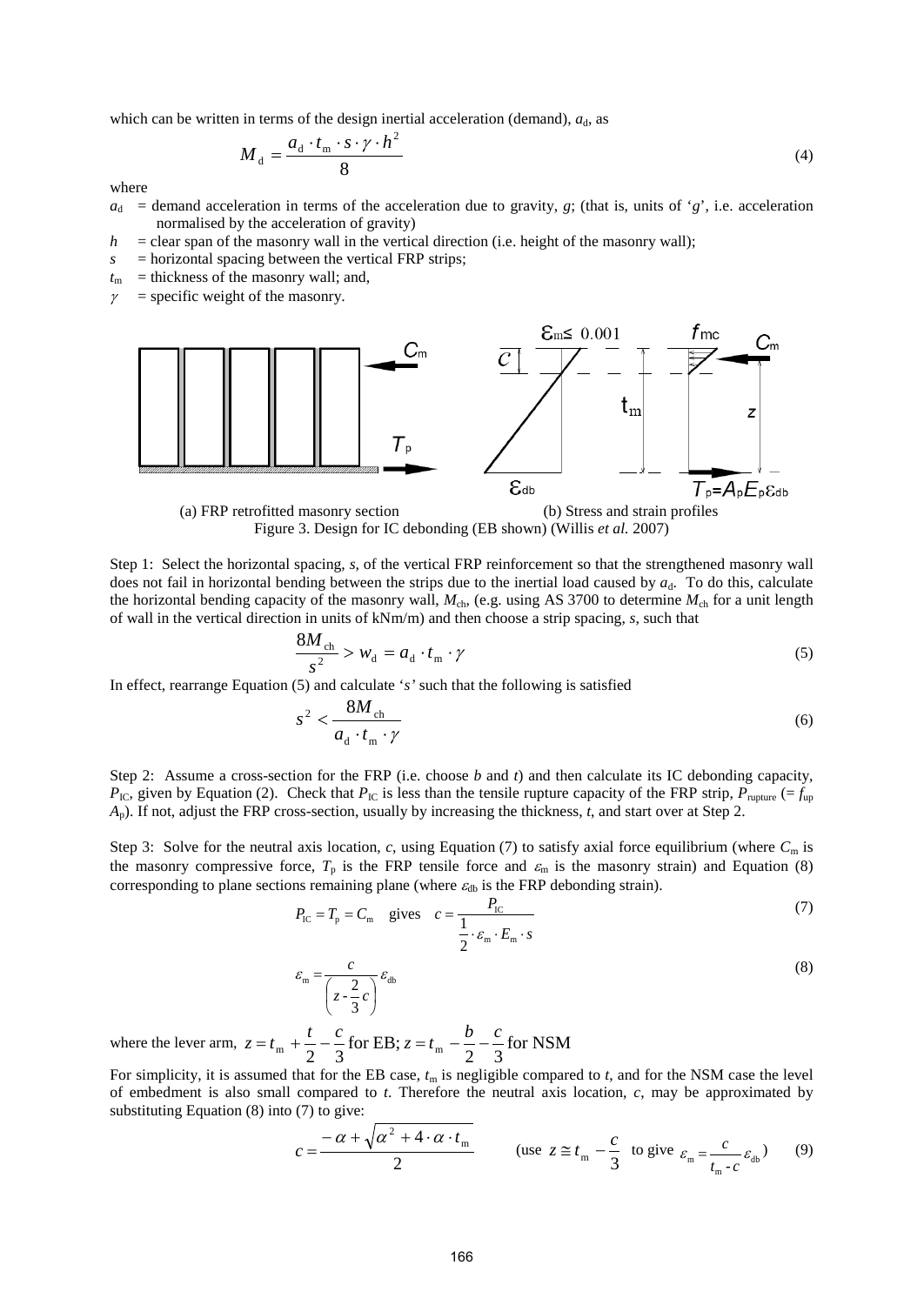where  $E_{\rm m} \cdot s$ *P*  $\cdot E_{m}$ .  $=-\frac{2}{\cdot}$ db  $L_{\text{m}}$  $2 \cdot P_{\text{IC}}$  $\alpha = \frac{2 \epsilon_0}{\epsilon_{ab} \cdot E_m \cdot s}$  and  $\epsilon_{ab} = \frac{E_C}{(EA)}$  $\varepsilon_{\text{db}} = \frac{P_1}{\sqrt{P_1}}$ 

Step 4: Check that the masonry compressive stress is less than its capacity,  $f_{\text{mc}}$ , using Equation (8). If not, return to Step 2 and decrease the FRP cross-section. Otherwise, continue to Step 5.

Step 5: Calculate the vertical bending capacity of the FRP reinforced section,  $M_{\text{cv}}$ , using Equation (10) to check if its capacity is greater than the demand. If not, then go back to Step 2 and increase the FRP cross-section, and/or decrease the FRP spacing and restart the procedure. If OK, then the design is complete.

$$
M_{\rm cv} = P_{\rm IC} \cdot z > M_{\rm d} \tag{10}
$$

#### **Vertical Strip Location**

Vertically oriented NSM FRP strips can either be placed through the brick units or the perpend joints. Due to aesthetics and ease of placement it is likely that in most applications the strip would be run through the perpend joints. However, it should be noted that positioning vertical NSM FRP strips through the perpend joints can cause a reduction in bond strength in the order of 10% (Yang *et al.* 2006). However, such level of reduction may not be deemed significant given the beneficial effects of the relative ease of placement (i.e. cutting through half the amount of brick units) and the reduced aesthetic impact.

#### **Verification of Design Procedure**

Full scale wall tests conducted by Yang (refer Willis *et al.* 2009) were designed to have approximately equal probability of three failure modes occurring, i.e. (1) horizontal bending failure; (2) vertical IC debonding failure; and, (3) FRP rupture. Three walls were retrofitted using EB strips (with varying strip spacing, cross-section and FRP material), and all behaved in a similar manner (refer Figure 5). Wall 1 (CFRP) failed by IC debonding, while Walls 2 and 3 (GFRP) failed by horizontal bending between the FRP strips. The maximum FRP strain,  $\varepsilon_{\text{max}}$ , for each retrofitted wall test was within 10% of the experimental debonding strain obtained from pull tests. For Wall 1 (CFRP),  $\varepsilon_{\text{max}}$  was approximately 30% of the rupture strain, while for Walls 2 and 3 (GFRP)  $\varepsilon_{\text{max}}$  was less than 90% of the rupture strain. [Figure 4](#page-5-0) indicates the load-displacement behaviour for each wall test and demonstrates the relative increase in strength possible from the design procedure presented in this paper. The load-carrying capacity of the unstrengthened wall (specimen 'Control A') was approximately doubled. It should be noted that the strengthened walls all had peak capacities in excess of  $8 \text{ kN/m}^2$ . For the 110 mm thick walls tested here, this corresponds to an equivalent inertial acceleration capacity of nearly 4*g*, i.e. four times the acceleration of gravity.



<span id="page-5-0"></span>Figure 4. Load-displacement comparison (Willis *et al.* 2009)